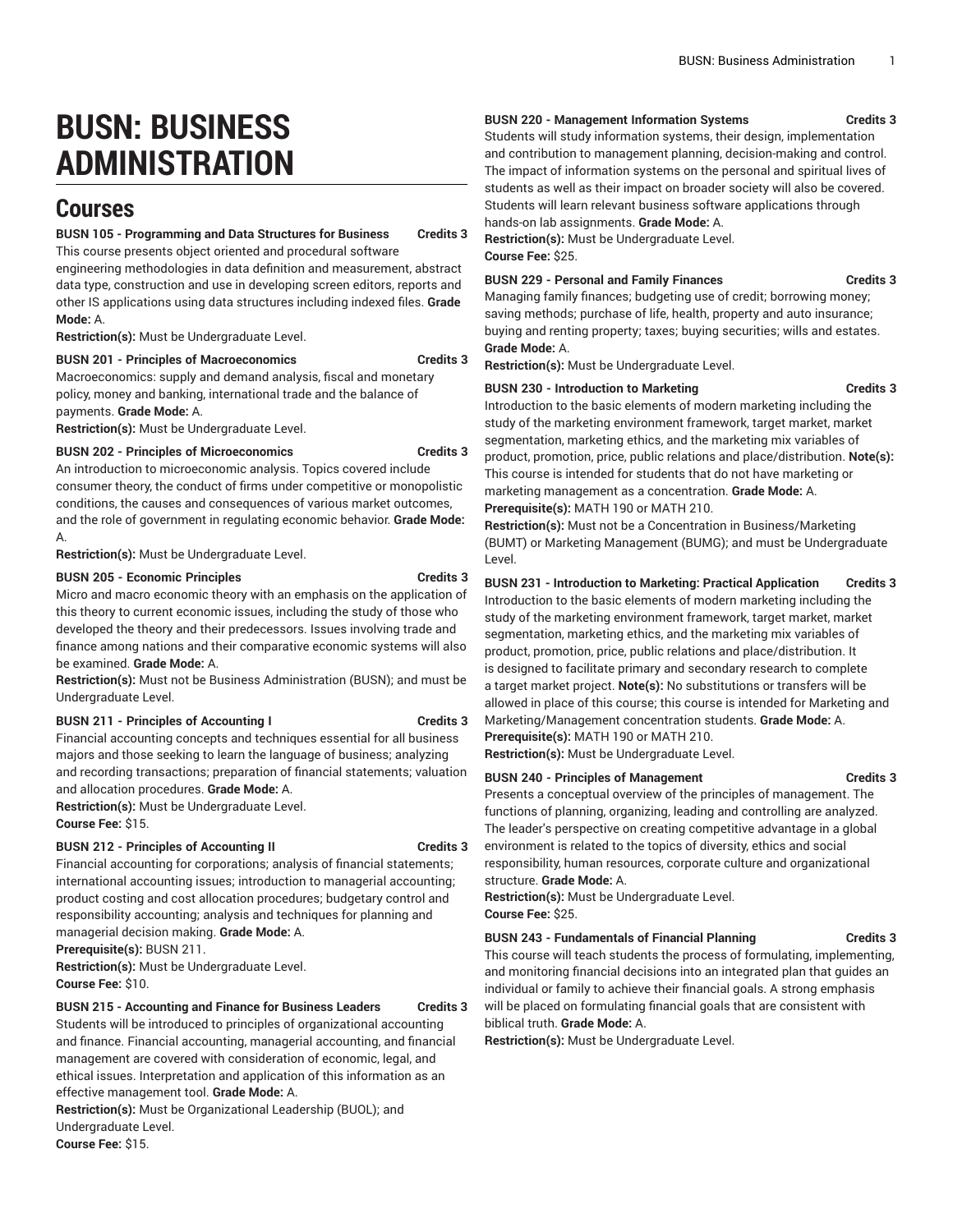# **BUSN 260 - Introduction to Leadership Credits 3**

Students will understand the foundational concepts of leadership, covering a broad survey of current literature on leadership with a focus on the application of biblical principles. Students will identify their own leadership style. **Grade Mode:** A.

**Restriction(s):** Must be Business Management (BMNG) or Organizational Leadership (BUOL); and Undergraduate Level.

#### **BUSN 301 - Business Writing and Case Analysis Credits 3**

Provides an understanding of business communication and trains students to become effective written and oral communicators by imparting the fundamentals of style and strategy for typical business documents and developing critical thinking by means of case analysis and analytical reports. It is designed to 1) familiarize students with the techniques, strategies, and forms of writing used in the professional world; 2) teach students to use precise and persuasive language to achieve business goals; and 3) prepare students for communication in the workplace and in other business classes. **Note(s):** Passing this course will satisfy the Crowell School of Business Writing Competency Requirement (WCR); a student must receive a grade of "C" or higher to pass this course; this course must be taken the first semester after the student is admitted into the Crowell School of Business; no substitutions or transfers will be allowed in place of this course. **Grade Mode:** A. **Prerequisite(s):** ENGL 100 or ENGL 112.

**Restriction(s):** Must be Undergraduate Level.

# **BUSN 306 - System Analysis and Design Credits 3**

Students with information technology skills will learn to analyze and design information systems. Students will practice project management during team-oriented analysis and design of a departmental level system. **Grade Mode:** A.

**Prerequisite(s):** BUSN 105, BUSN 220; acceptance into the Crowell School of Business.

**Restriction(s):** Must be Undergraduate Level.

#### **BUSN 307 - Social Media, SEO and Digital Strategy Credits 3**

An introductory course providing students with the media tools and grasp of marketing-related media theory needed for effective digital communications in businesses and organizations. Course content will cover the basic social media platforms and their uses from an organizational standpoint; Search Engine Optimization (SEO) tools and methods; and digital strategy for online advertising, analytics and website user trending. Upon completion, students will be equipped to create digital communication strategies, understanding the platforms and tools available along with methods to measure effectiveness for a variety of audiences. **Grade Mode:** A.

**Restriction(s):** Must be Undergraduate Level.

#### **BUSN 308 - Business Technology Practicum Credits 3**

Under the guide of an instructor, students will learn how to design and build a personal computer, load an operating system, install software, and troubleshoot the associated problems. Students who have experience building a personal computer will be given the option of an alternative project. **Grade Mode:** A.

**Prerequisite(s):** BUSN 220; acceptance into the Crowell School of Business.

**Restriction(s):** Must be Undergraduate Level.

# **BUSN 311 - Intermediate Accounting I Credits 3**

Advanced treatment of cash-flow, funds-flow analyses, preparation of financial statements, income tax allocation, valuation, forecasts and cash reconciliation. **Grade Mode:** A.

**Prerequisite(s):** BUSN 212.

**Restriction(s):** Must be Undergraduate Level.

# **BUSN 312 - Intermediate Accounting II Credits 3**

Advanced treatment of cash-flow, funds-flow analyses, preparation of financial statements, income tax allocation, valuation, forecasts and cash reconciliation. **Grade Mode:** A.

**Prerequisite(s):** BUSN 311.

**Restriction(s):** Must be Undergraduate Level.

# **BUSN 313 - Cost Accounting Credits 3**

Cost accounting from a managerial, conceptual and technical viewpoint; product, labor, material and overhead costing; planning and control processes; and analytical procedures. **Grade Mode:** A. **Prerequisite(s):** BUSN 311 (may be taken concurrently); acceptance into

the Crowell School of Business. **Restriction(s):** Must be Undergraduate Level.

# **BUSN 314 - Federal Income Tax For Individuals Credits 3**

An explanation of the federal income tax law as it relates to individuals. The tax structure is examined in light of its historical development with emphasis on problem solving. **Grade Mode:** A.

**Prerequisite(s):** Acceptance into the Crowell School of Business. **Restriction(s):** Must be Undergraduate Level.

# **BUSN 316 - Federal Income Tax for Partnerships, Corporations and Estates Credits 3**

An explanation of the federal income tax law as it relates to partnerships and corporations. Estate taxes are reviewed with a historical perspective. **Grade Mode:** A.

**Prerequisite(s):** Acceptance into the Crowell School of Business. **Restriction(s):** Must be Undergraduate Level.

#### **BUSN 317 - Accounting Information Systems Credits 3**

The study of computer based systems for the collection, organization, and presentation of accounting information. **Grade Mode:** A. **Prerequisite(s):** BUSN 311; acceptance into the Crowell School of Business.

**Restriction(s):** Must be Undergraduate Level.

# **BUSN 318 - Human Resource Management Credits 3**

A study of the relevant ideas and developments in the field of human resource management that permit organizations of all types to improve productivity, quality and service. EEO, staffing, training, compensation and labor relations are all emphasized. **Grade Mode:** A.

**Prerequisite(s):** Acceptance into the Crowell School of Business. **Restriction(s):** Must be Undergraduate Level.

# **BUSN 319 - Organizational Ethics Credits 3**

The foundations and theories of ethics as related to the Bible, the market place, and the modern corporation. Case studies in modern ethics are discussed with a view to raising the moral consciousness of business professionals. **Grade Mode:** A.

**Prerequisite(s):** Acceptance into the Crowell School of Business or Entertainment Business (CNEN) major.

**Restriction(s):** Must be Undergraduate Level.

# **BUSN 320 - Human Capital Management Credits 3**

Students will explore various issues of management, including the recruiting, selection, and development of employees while emphasizing human dignity, the overall purpose of work, fulfilling one's calling, and the methods of placing the students and others in their most effective roles in the organization through the determining of their God-given gifts and talents. **Grade Mode:** A.

**Restriction(s):** Must be Business Management (BMNG), Entertainment Business (CNEN), or Organizational Leadership (BUOL); and Undergraduate Level.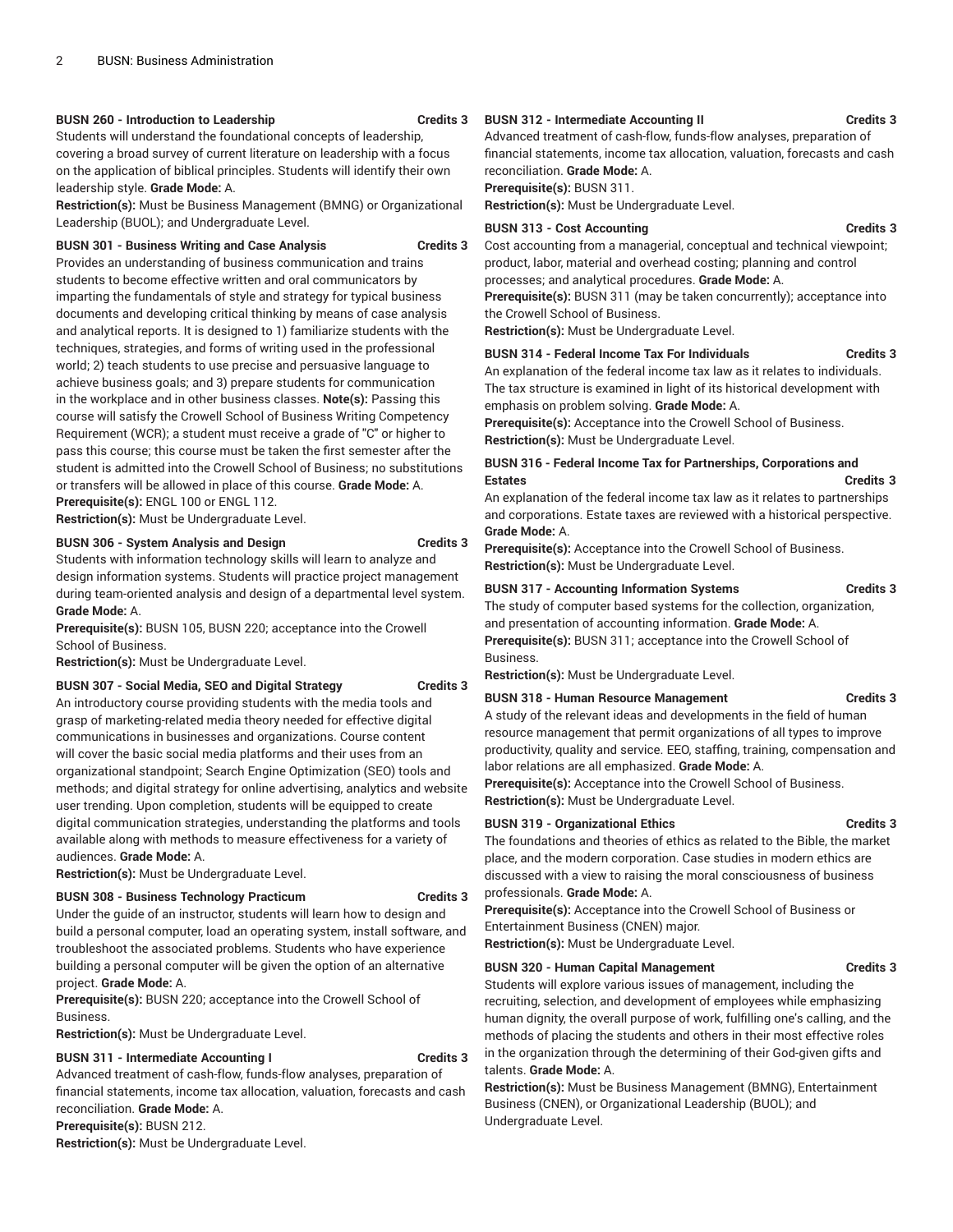#### **BUSN 323 - Business Analytics Credits 3**

Students will be introduced to the concepts of business analytics. Topics will include business modeling, optimization techniques, advanced spreadsheet techniques, and data visualization. **Grade Mode:** A.

**Prerequisite(s):** BUSN 220; MATH 190 or MATH 210; acceptance into the Crowell School of Business, Applied Statistics and Data Science minor, Business Analytics minor, Business Management major, Computer Science Major - Data Science and Information Systems concentration, Interdisciplinary Studies - Statistics & Data Science concentration, or Statistics minor.

**Restriction(s):** Must be Business Administration (BUSN), Applied Statistics and Data Science minor (MAAS), Business Analytics minor (BUAN), Business Management (BMNG), Computer Science Major - Data Science and Information Systems concentration (CSDI), Interdisciplinary Studies - Statistics & Data Science (ISDS), or Statistics minor (MAST); and Undergraduate Level.

**Course Fee:** \$25.

#### **BUSN 327 - Production and Operations Management Credits 3**

The study of the processes involved in the production and operations core of the for-profit and not-for-profit organization, making extensive use of computerized tools in statistical and mathematical tools to solve common production (product-based) problems, including techniques of quality management, and a consideration of Christian principles of servanthood in the production and operations management process. **Grade Mode:** A.

**Prerequisite(s):** BUSN 220; acceptance into the Crowell School of Business.

**Restriction(s):** Must be Undergraduate Level. **Course Fee:** \$10.

# **BUSN 328 - Organizational Behavior Credits 3**

Understanding the dynamics of human interactions and developing effective problem solving through sound communications; leadership, management or conflict, change and innovation; business ethics and societal relationships. **Note(s):** Business Administration minors should see Crowell School of Business to add the course. **Grade Mode:** A. **Prerequisite(s):** Acceptance into the Crowell School of Business. **Restriction(s):** Must be Undergraduate Level.

#### **BUSN 334 - Promotions Credits 3**

Introduction to the role of Promotion and Advertising as currently used for products, services, ideas and events. Understanding of the promotion mix including public relations, publicity and sales promotion. **Grade Mode:** A.

**Prerequisite(s):** BUSN 230 or BUSN 231; acceptance into the Crowell School of Business.

**Restriction(s):** Must be Undergraduate Level.

# **BUSN 336 - Professional Selling <b>Credits 3**

An introduction to the profession of professional selling, and sales management. The choice of sales and sales management as a career will be discussed. Topics of interest include strategically planning each sales call within a larger account strategy, making the sales call, strengthening communications, responding helpfully to objections, obtaining commitment, and building partnerships. Sales force planning, organizing, management, territory development, selection, compensation, sales force effectiveness, and performance will also be analyzed and discussed. **Grade Mode:** A.

**Prerequisite(s):** BUSN 230 or BUSN 231; acceptance into the Crowell School of Business.

**Restriction(s):** Must be Undergraduate Level.

# **BUSN 338 - Entrepreneurship Practicum Credits 3**

Students will get real-world experience on a startup idea by participating in Biola's Startup Competition. Students will attend all Startup Competition events, be a part of a competing team, and will enter the event. Students will also examine past competitors, hear from past participants, and develop their pitch. **Note(s):** May be taken twice for credit. **Grade Mode:** A.

**Restriction(s):** Must be Business Administration (BUSN) majors or Entrepreneurship (BUEN) minors only; and Undergraduate Level. **Repeat Limit (after first attempt):** 1.

# **BUSN 339 - Estate Planning Credits 3**

This course focuses on the components of estate planning which include property titling mechanisms, tax implications, types of trusts, wealth transfer strategies, and postmortem estate planning techniques. Throughout the course, the student will develop a comprehensive, biblical perspective of wealth within the context of estate planning and wealth transfer. **Grade Mode:** A.

**Restriction(s):** Must be Undergraduate Level.

# **BUSN 342 - Retirement Planning <b>Credits 3**

This course focuses on analyzing client retirement and benefit needs, differentiating between retirement plans, evaluating the rules and tax implications of retirement plans, applying the Social Security system to the financial planning process, recommending retirement plans for businesses, and selecting suitable client investments. Throughout this course, the student will develop a comprehensive, biblical perspective of retirement and benefits planning. **Grade Mode:** A. **Restriction(s):** Must be Undergraduate Level.

**BUSN 344 - Global Marketing Management Credits 3**

Focus on the formulation of global marketing management strategies. Presents a conceptual overview of the world market environment, including issues related to culture and diversity. The managers' perspective is analyzed with regard to market entry methods and the various barriers that could impact international business. **Grade Mode:** A. **Prerequisite(s):** BUSN 230 or BUSN 231; acceptance into the Crowell

**Restriction(s):** Must be Undergraduate Level.

# **BUSN 347 - Global Business Environment Credits 3**

This course introduces the student to the various dimensions of the world economy and to the characteristics of foreign countries that are important for economic activity. Topics covered in the course include: 1) the fundamentals of international trade and finance; 2) the role of culture, religion and politics in international business; and 3) the role of multinational corporations in the world economy. **Grade Mode:** A. **Prerequisite(s):** Business Administration (BUSN) and Accounting (ACCT) majors: Acceptance into the Crowell School of Business; all others, including Business Management (BMNG): BUSN 201, BUSN 202 or BUSN 205, and ENGL 112.

**Restriction(s):** Must be Undergraduate Level.

# **BUSN 350 - Money and Banking Credits 3**

Nature, functions and flow of money and credit in the American economy and the world; analysis of commercial banking and U.S. monetary system. **Grade Mode:** A.

**Prerequisite(s):** BUSN 201; acceptance into the Crowell School of Business.

**Restriction(s):** Must be Undergraduate Level.

School of Business.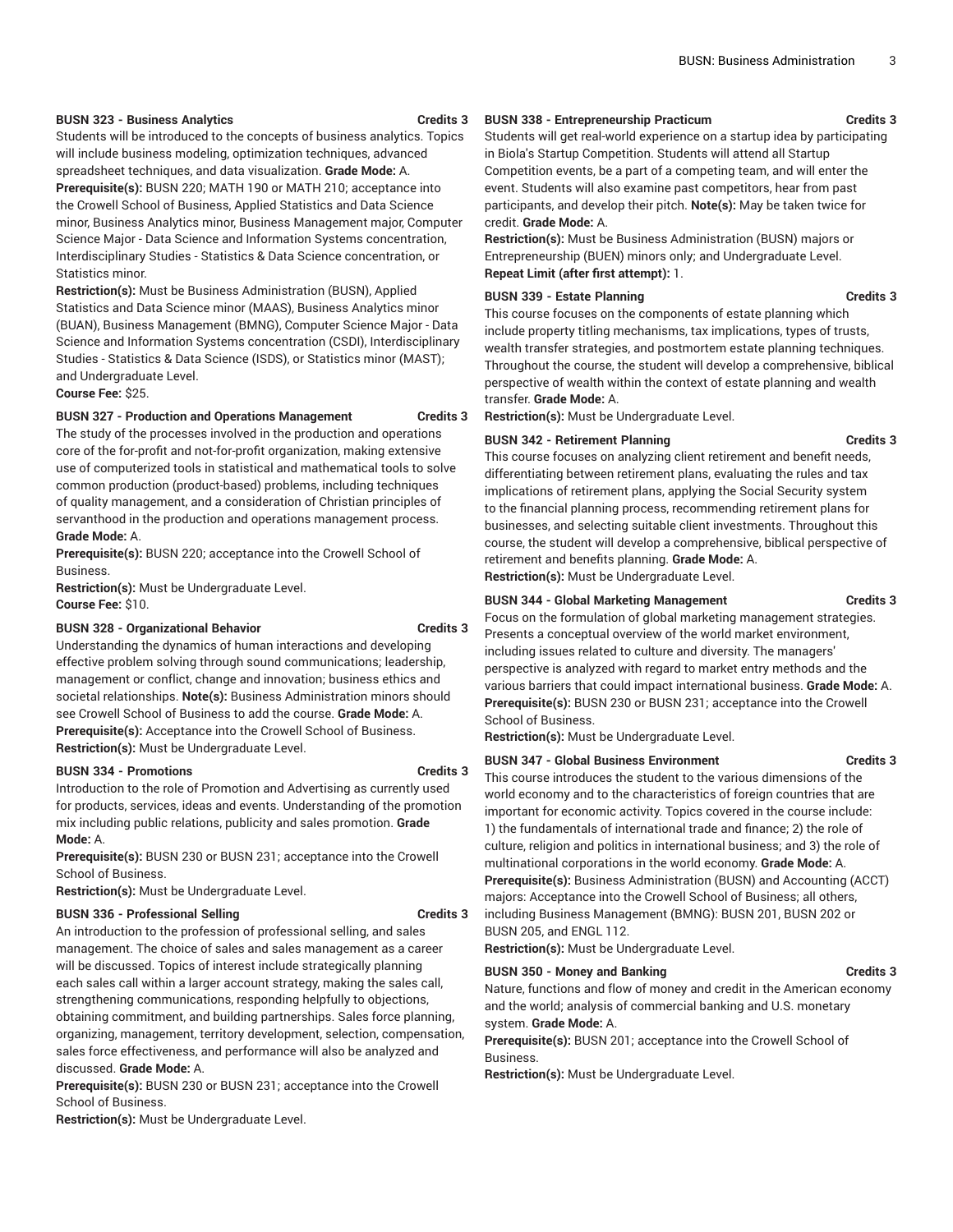# **BUSN 354 - Insurance and Tax Planning Credits 3**

This course provides detailed coverage on the taxation of individuals and businesses, as well as the principles of risk and insurance. These topics will be analyzed through both an economic and biblical lens. **Grade Mode:** A.

**Restriction(s):** Must be Undergraduate Level.

# **BUSN 357 - Advanced Business Statistics Credits 3**

Prepares the student for working in the field of business analytics. Content includes a review of descriptive statistics; experimental design; ANOVA; linear and multiple regression; contingency table analysis; time series analysis; forecasting. Students will also work with a variety of software to analyze data. **Grade Mode:** A.

**Prerequisite(s):** CSCI 105, MATH 190; acceptance into the Crowell School of Business.

**Restriction(s):** Must be Undergraduate Level.

# **BUSN 361 - Business Law Credits 3**

The legal and regulatory environment of business including a survey of the legal system, torts, contracts, employment and labor law, business organizations, administrative law and the regulatory process. **Grade Mode:** A.

**Prerequisite(s):** Acceptance into the Crowell School of Business or Business Minor.

**Restriction(s):** Must be Undergraduate Level.

**BUSN 364 - Entrepreneurship and New Venture Formation Credits 3** Methods, problems and factors involved in launching and managing startup and new business ventures, all viewed through the lens of redemptive entrepreneurship. **Grade Mode:** A. **Restriction(s):** Must be Undergraduate Level.

# **BUSN 370 - Business Finance Credits 3**

An examination and evaluation of financial decision making in the Corporate environment valuing future cash flows, characterizing risk and return and evaluating options available to firms to finance their operations or fund growth opportunities. Students will learn how to analyze financial data to provide information to management on how to improve the financial performance of their firm. **Grade Mode:** A. **Prerequisite(s):** MATH 190 or MATH 210; BUSN 211; acceptance into the Crowell School of Business, Business minor, Business Analytics minor, Business Management major, Entrepreneurship minor, Accounting major, Math - Actuarial Science concentration, Intercultural Studies - Interdisciplinary concentration, Cinema and Media Arts major, or Computer Science major.

**Restriction(s):** Must be Business Administration (BUSN), Business minor (BUSN), Business Analytics minor (BUAN), Business Management (BMNG), Entrepreneurship minor (BUEN), Accounting (ACCT), Math - Actuarial Science (MACT), Intercultural Studies - Interdisciplinary (INDS), Cinema and Media Arts (CNMA), or Computer Science (CSCI); and Undergraduate Level.

# **BUSN 375 - Business as Mission Credits 3**

This course is an examination of the emerging role of business in missions. The general themes covered in this course include: 1) the theology of business as missions; 2) practical issues related to using business as a vehicle for cross-cultural missions; and 3) specific for-profit business models and case studies. By the end of the course the student will have a better understanding of the opportunities and challenges associated with integrating business and missions. **Note(s):** Business Administration minors should see Crowell School of Business to add the course. **Grade Mode:** A.

**Prerequisite(s):** Acceptance into the Crowell School of Business. **Restriction(s):** Must be Undergraduate Level.

# **BUSN 376 - Business as Ministry and Mission Credits 3**

This course will explore the place of business people within God's kingdom program for history. It will draw primarily from the Book of Acts, with special attention given to the activity of the early church – and its current expression – in ministry and missions. Throughout the course, students will study contemporary examples of missional businesses, and will conclude by creating and presenting their own idea for using business to advance the cause of Christ in a less-developed or less-

# evangelized country. **Grade Mode:** A.

**Restriction(s):** Must be Business Management (BMNG), Entertainment Business (CNEN), or Organizational Leadership (BUOL); and Undergraduate Level.

# **BUSN 392 - Principles of Advertising Credits 3**

Facts of advertising principles and techniques. The study of effective and ineffective forms of advertising. Applications linked to public relations, media events, marketing and communication encounters. **Grade Mode:** A. **Prerequisite(s):** Acceptance into the Crowell School of Business. **Restriction(s):** Must be Undergraduate Level. **Course Fee:** \$25.

# **BUSN 402 - Database Management Credits 3**

Integrated database system, logical organization, data description language (DDL), data manipulation language (DML), hierarchical networks and relational databases, overview of selected database management systems (DBMS). **Grade Mode:** A.

**Prerequisite(s):** BUSN 105; acceptance into the Crowell School of Business.

**Restriction(s):** Must be Undergraduate Level.

# **BUSN 403 - Digital Business Credits 3**

This course focuses on the linkage between organizational strategy and networked information technologies to implement a rich variety of business models in the national and global contexts connecting individuals, businesses, governments, and other organizations to each other. The course provides an introduction to digital business strategy and the development and architecture of digital business solutions and their components. **Note(s):** Business Administration minors should see Crowell School of Business to add the course. **Grade Mode:** A. **Prerequisite(s):** BUSN 220; acceptance into the Crowell School of Business.

**Restriction(s):** Must be Undergraduate Level.

# **BUSN 405 - MIS Project Management Credits 3**

Advanced IS majors operating as a high-performance team will engage in and complete the design and implementation of a significant information system. Project management, management of the IS function, and systems integration will be components of the project experience. **Grade Mode:** A.

**Prerequisite(s):** BUSN 306; acceptance into the Crowell School of Business.

**Restriction(s):** Must be Undergraduate Level.

# **BUSN 407 - Computer Applications in Business Credits 3**

The study and application of spreadsheet and database software to business problems with an emphasis on problem solving and presentation techniques. **Grade Mode:** A.

**Prerequisite(s):** BUSN 212, BUSN 220; BUSN 230 or BUSN 231; BUSN 370; acceptance into the Crowell School of Business. **Restriction(s):** Must be Undergraduate Level. **Course Fee:** \$20.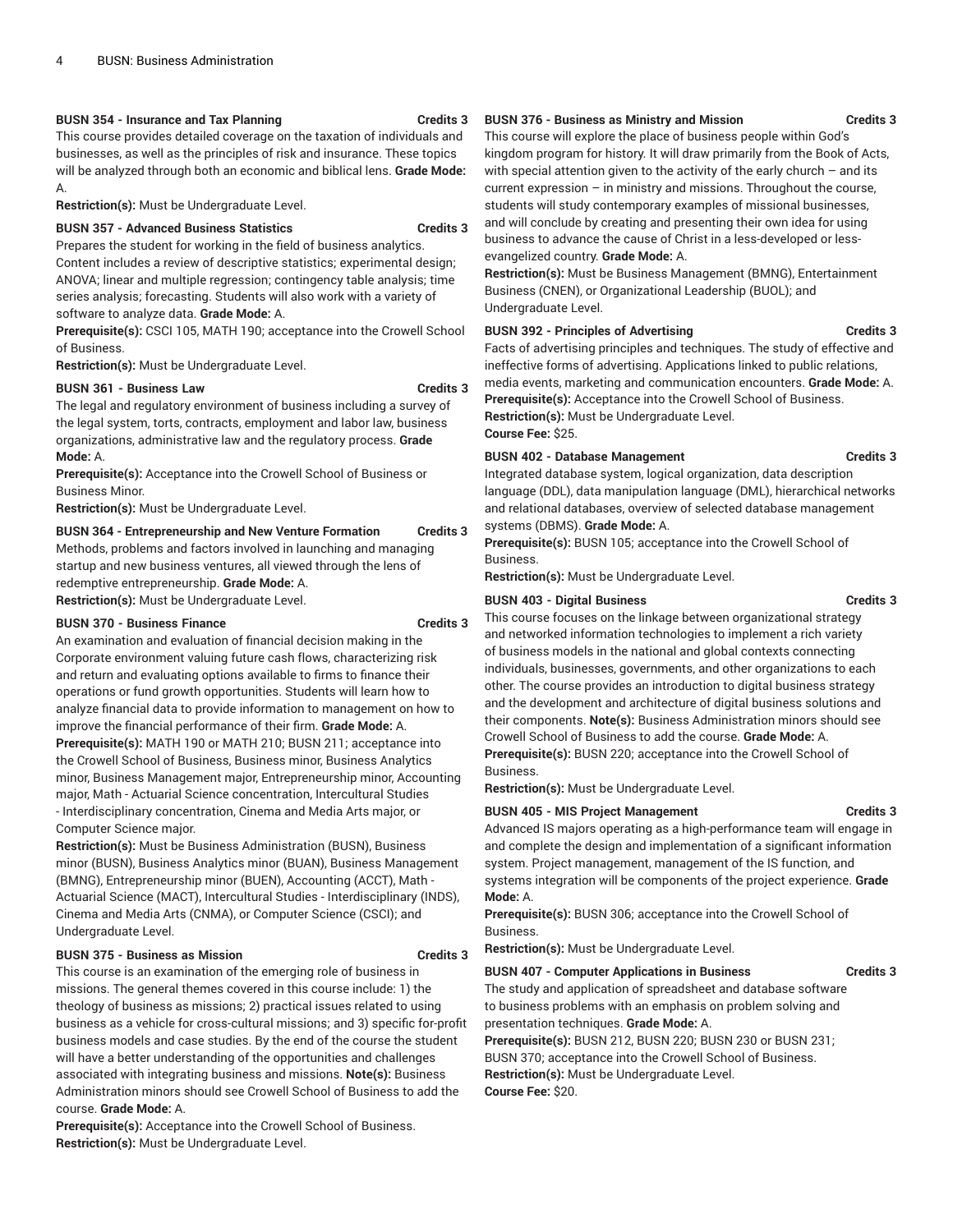#### **BUSN 410 - Customer Relationship Management Credits 3**

This course explores the increasing power of customers in the new

millennium marketplace and the need for organizations to be customerdriven. The course explores rapid advancements in digital business technology and the capabilities of customer database software that enable firms to differentiate customers by value and anticipate best and most valuable customer's needs. **Grade Mode:** A.

**Prerequisite(s):** BUSN 230 or BUSN 231; BUSN 240; acceptance into the Crowell School of Business.

**Restriction(s):** Must be Undergraduate Level.

# **BUSN 411 - Advanced Accounting Credits 3**

Examines essential elements of corporate consolidations, branch and departmental accounting, international accounting, advanced partnership and fund accounting concepts. **Grade Mode:** A.

**Prerequisite(s):** BUSN 312; acceptance into the Crowell School of Business.

**Restriction(s):** Must be Undergraduate Level.

# **BUSN 412 - Auditing Credits 3**

Introduction to standards and procedures which comprise the contemporary audit environment. Topics include ethics, legal liability, internal control, substantive evidence, and reporting. Course work includes comprehensive practice audit. **Grade Mode:** A.

**Prerequisite(s):** BUSN 312 (may be taken concurrently); acceptance into the Crowell School of Business.

**Restriction(s):** Must be Undergraduate Level.

#### **BUSN 416 - Women in Leadership Credits 3**

This course examines the status of women in management and discusses issues which women managers face, including differences in leadership styles, obstacles to advancement, and managing the challenges of women in leadership. The course also addresses themes of women in negotiations, communication styles, the work/life balance women seek, explores ways to leverage opportunities that arise, and discusses the critical effects of mentoring. **Grade Mode:** A. **Prerequisite(s):** Acceptance into the Crowell School of Business. **Restriction(s):** Must be Undergraduate Level.

# **BUSN 418 - Consumer Behavior Credits 3**

This course covers major influences on the consumption process, including psychological, situational, and socio-cultural factors. Relationships are explored between conscious and unconscious factors influencing consumers. Specific topics include perception, attitudes, customer value and satisfaction, motivation, personality, consumer culture, group influence, consumer decision-making perspectives, switching behavior and consumer loyalty. **Grade Mode:** A. **Prerequisite(s):** BUSN 230 or BUSN 231; acceptance into the Crowell

School of Business.

**Restriction(s):** Must be Undergraduate Level.

#### **BUSN 421 - Leadership and Change Credits 3**

Students will examine leadership principles, theories, and best practices, reflect on their own personal leadership strengths and apply what they learn to real-life situations and organizational challenges to maximize influence. They will seek to answer questions such as: What is leadership? Which leadership styles are most effective? How do you get organizations and the people in them motivated to do what needs to be done? How do you leverage personal strengths to maximize influence? Can values-based leadership make a difference? Students will specifically examine servant leadership, modeled by Jesus and learn how to apply servant leadership within today's organizations to increase employee engagement and solve complex problems. Course modules include Leading Self, Leading Others, Leading Teams, Leading Change and Leading Innovation/Creativity. Students will develop a personal leadership brand through experience, reflection and self-assessment to empower them on their career journey. **Grade Mode:** A.

**Prerequisite(s):** Acceptance into the Crowell School of Business. **Restriction(s):** Must be Undergraduate Level.

# **BUSN 422 - High-Performance Leadership Credits 3**

Students will examine leadership principles, concepts and theories that will allow them to reflect on their own leadership styles and apply what they learn to real-life situations and organizational challenges consistent with a Christian worldview. **Grade Mode:** A.

**Restriction(s):** Must be Business Management (BMNG) or Organizational Leadership (BUOL); and Undergraduate Level.

# **BUSN 423 - Advanced Business Analytics Credits 3**

This course will continue to prepare students for a career in business analytics. Using case studies, students will synthesize and apply a variety of business analysis methodologies. Students will learn needed database concepts, data mining methods, and other digital technologies needed to work with large, unstructured data sets. **Grade Mode:** A.

**Prerequisite(s):** CSCI 105, BUSN 323; acceptance into the Crowell School of Business, Business Analytics minor, Applied Statistics and Data Science minor, Computer Science Major - Data Science and Information Systems concentration, Interdisciplinary Studies - Statistics & Data Science concentration, Math - Statistics and Data Science concentration, or Statistics minor.

**Restriction(s):** Must be Business Administration (BUSN), Business Analytics minor (BUAN), Applied Statistics and Data Science minor (MAAS), Computer Science - Data Science and Information Systems concentration (CSDI), Interdisciplinary Studies - Statistics & Data Science (ISDS), Math - Statistics and Data Science (MASD), or Statistics minor (MAST); and Undergraduate Level.

# **BUSN 424 - Data Driven Leadership Credits 3**

Students will apply internal and external business data to make business decisions. Covers collection and presentation of data, interpretation of surveys and statistical reports, analysis of financial and marketing data, decision-making under uncertainty, and communication of decisions. Students will learn the use of spreadsheets and other office technologies. **Grade Mode:** A.

**Prerequisite(s):** BUSN 215, BUSN 230.

**Restriction(s):** Must be Organizational Leadership (BUOL); and Undergraduate Level.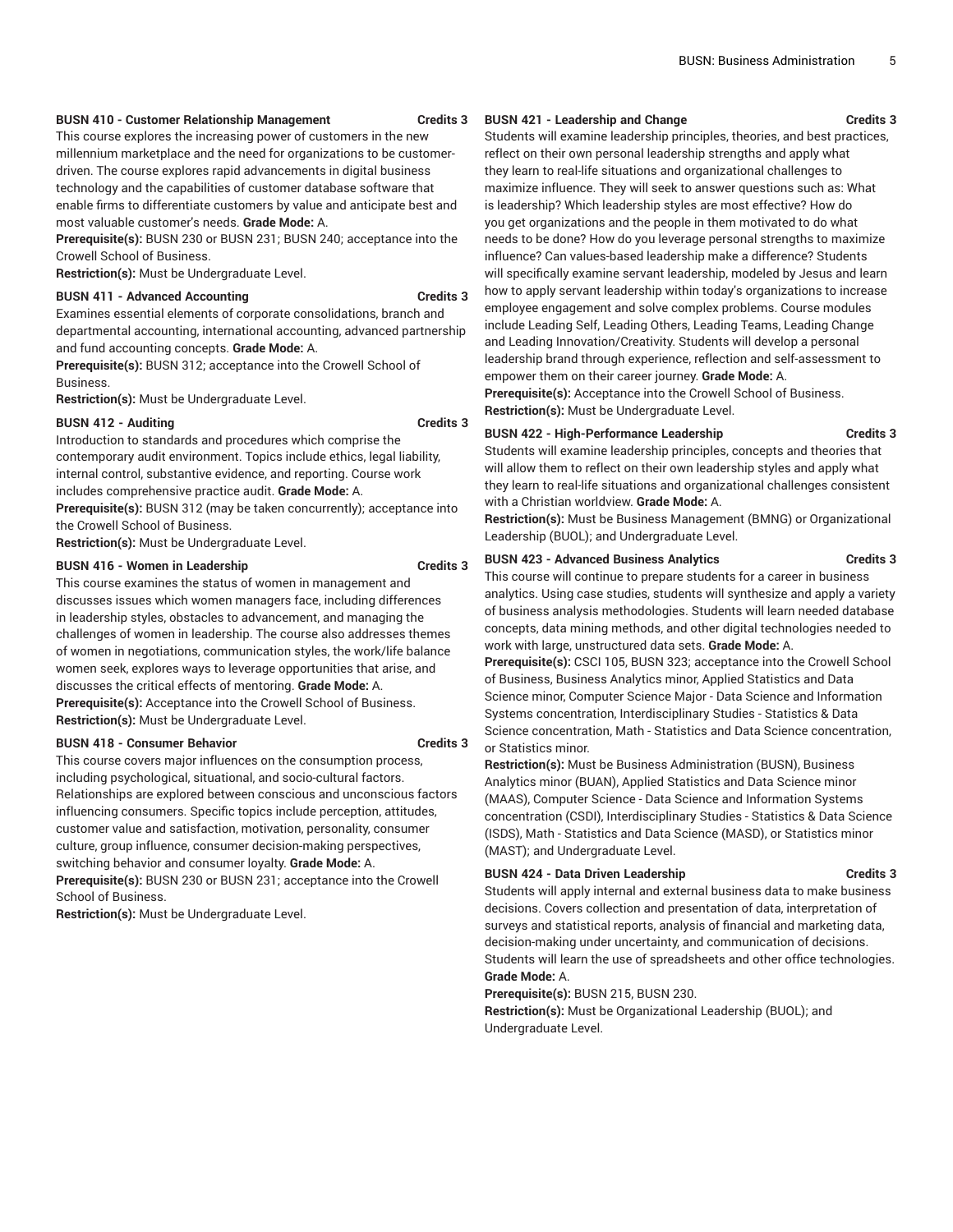# **BUSN 425 - Leading Diverse Organizations Credits 3**

This course will examine diversity in all its forms, including race, religion, sex, gender, mental ability, family, and disability. Students will understand that all human beings possess intrinsic dignity by virtue of being made in the image of God. Students will explain how to apply the biblical understanding of diversity in various workplace policies and practices. **Grade Mode:** A.

**Prerequisite(s):** BUSN 260.

**Restriction(s):** Must be Organizational Leadership (BUOL); and Undergraduate Level.

# **BUSN 432 - Marketing Research Credits 3**

Understanding the role of marketing research in management decisionmaking. Project approach to the marketing search process of secondary research, focus groups and survey preparation, collection and analysis. Preparation of written research reports. **Grade Mode:** A.

**Prerequisite(s):** BUSN 220, BUSN 231; acceptance into the Crowell School of Business.

**Restriction(s):** Must be Undergraduate Level.

**BUSN 435 - Business to Business Marketing Credits 3**

A practical approach to understanding and implementing marketing strategies as applied to the business sector. Special attention will be given to examination of various marketing employment positions including analysis of the following subjects: purchasing, negotiating, marketing research, market segmentation, personal selling, sales management, promotion and ethics in the business to business marketing environment. **Grade Mode:** A.

**Prerequisite(s):** BUSN 220, BUSN 231; acceptance into the Crowell School of Business.

**Restriction(s):** Must be Undergraduate Level.

# **BUSN 437 - Real Estate Credits 3**

Laws relating to rights and obligations inherent in ownership of real property; how title to real property is transferred; homesteads, trust and deeds, liens; land descriptions; escrow procedures; title insurance, and the real estate broker. **Grade Mode:** A.

**Prerequisite(s):** BUSN 361; acceptance into the Crowell School of Business.

**Restriction(s):** Must be Undergraduate Level.

# **BUSN 438 - Marketing for Non-Profit Organizations Credits 3**

Examination and evaluation of the principles of basic marketing as applied to the non-profit sector. Philosophy of non-profit marketing and its practical application will be utilized through individual student projects. Specific marketing strategies will relate to churches, social service organizations, foundations and other designated non-profit organizations. **Grade Mode:** A.

**Prerequisite(s):** BUSN 432; acceptance into the Crowell School of Business.

**Restriction(s):** Must be Undergraduate Level.

# **BUSN 442 - International Finance Credits 3**

In this course, students explore the international financial environment, including international financial markets and international flow of funds. Other topics include exchange rate behavior and risk management, financing international trade, international cash management, direct foreign investment, multinational capital budgeting, and country risk analysis. **Grade Mode:** A.

**Prerequisite(s):** BUSN 370; acceptance into the Crowell School of Business.

**Restriction(s):** Must be Undergraduate Level.

# **BUSN 443 - International Supply Chain Management Credits 3**

This course introduces the concept of global supply chain management and evaluates the core fundamentals of logistics within commerce. Topics include the activities of supply chain management, types of supply chains, the relationship between domestic and foreign goods, logistical efficiency and optimizations, strategic positioning, environmental factors, and cost maintenance. **Grade Mode:** A.

**Prerequisite(s):** Acceptance into the Crowell School of Business. **Restriction(s):** Must be Undergraduate Level.

# **BUSN 450 - Directed Studies Credits 1-4**

Extensive exploration of the literature in a selected field of business or economics under faculty guidance. **Note(s):** May be taken multiple times with different content. **Grade Mode:** A.

**Prerequisite(s):** May vary by topic; acceptance into the Crowell School of Business.

**Restriction(s):** Must be Undergraduate Level. **Repeat Limit (total number of credits):** 6.

# **BUSN 453 - Website Development for Marketing Credits 1-3**

Purpose of course is to learn and immediately apply practical technological skills that are necessary in developing an effective and efficient website. Topics may include website research and proposal; web page design and development; internet graphics. **Note(s):** Individual credits satisfied by five-week modules. **Grade Mode:** A. **Prerequisite(s):** BUSN 220; BUSN 230 or BUSN 231; acceptance into the

Crowell School of Business.

**Restriction(s):** Must be Undergraduate Level.

# **BUSN 455 - Internet Marketing Credits 3**

The study and development of marketing tools for competing effectively in the Internet economy, including marketing issues that managers must address as they consider how to develop successful commercial strategies on the web and other emerging electronic media. Views the web as a channel of information distribution, and increases understanding of the nature of the Internet, its culture, and issues related to flow, stickiness, navigation, inter-activity, addressability, trust and privacy. Topics include marketing research, consumer behavior, customer service, advertising, positioning and web economics. Teaching methods include class lecture, readings, guest speakers, case studies, on-line activities and a web-based marketing project. **Grade Mode:** A. **Prerequisite(s):** BUSN 230 or BUSN 231; acceptance into the Crowell School of Business.

**Restriction(s):** Must be Undergraduate Level.

# **BUSN 460 - Business Internship Credits 3**

An academic internship represents an educational strategy that links classroom learning and student interest with the acquisition of knowledge in an applied work setting. Through direct observation, and reflection, students gain an understanding of the internship site's work, mission, and understanding of their customers. Students will relate their internship experience to their academic study, as well as the organization's position in the broader industry or field. Students will produce a critical reflection on their internship experience demonstrating how they have addressed specific learning goals. **Note(s):** Students must complete 135 hours of internship within the term that they are enrolled; an online application must be approved prior to registration; may be taken more than once for credit. **Grade Mode:** A.

**Prerequisite(s):** Approved proposal; acceptance into the Crowell School of Business.

**Restriction(s):** Must be Undergraduate Level. **Repeat Limit (after first attempt):** 1.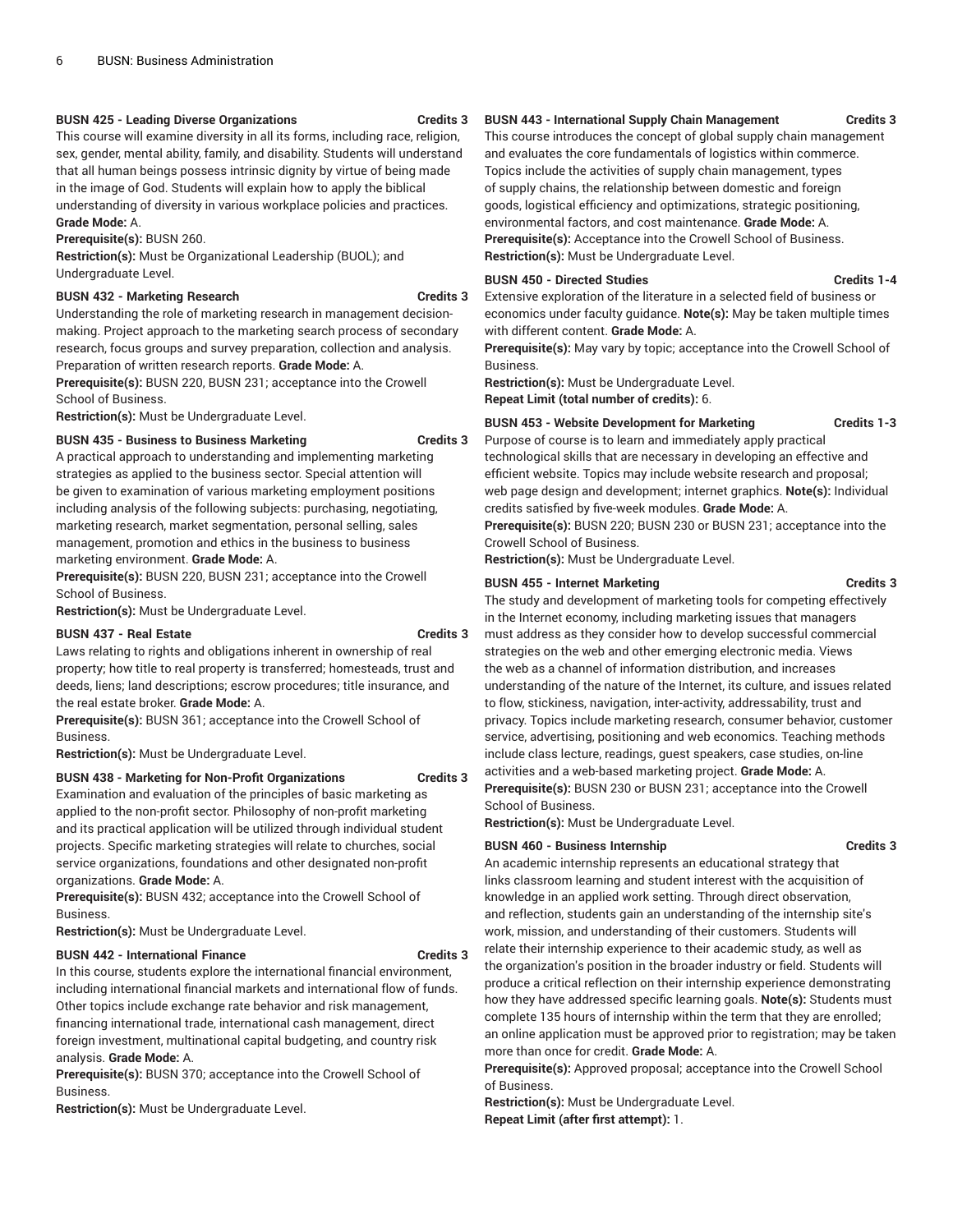# **BUSN 462 - Investments Credits 3**

Principles for the individual investor; tests of a sound investment, information sources; types of stocks and bonds; mechanics of purchase and sale. **Grade Mode:** A.

**Restriction(s):** Must be Undergraduate Level.

# **BUSN 463 - Advanced Corporate Finance Credits 3**

Advanced analysis of the management of long-term assets, debt and equity, including capital acquisitions. Some attention to shorter term management of inventory and payables. **Grade Mode:** A.

**Prerequisite(s):** BUSN 370; acceptance into the Crowell School of Business.

**Restriction(s):** Must be Undergraduate Level.

# **BUSN 466 - Financing the Entrepreneurial Venture Credits 3**

This course will examine the various sources of funding available to start-ups, including friends and family, crowdfunding, commercial lending institutions, angel investors, venture capitalists, and various governmental programs. The Initial Public Offering (IPO) process is also examined as a means for accessing public capital markets and growing the business. **Grade Mode:** A.

**Prerequisite(s):** BUSN 364 (may be taken concurrently), BUSN 370. **Restriction(s):** Must be Undergraduate Level.

# **BUSN 470 - Strategic Management Credits 3**

How to determine strategic direction in organizations. Core studies and projects provide practical application of principles, with projects designed to provide actual research experience, with case study approach. **Grade Mode:** A.

**Prerequisite(s):** BUSN 230 or BUSN 231; BUSN 370; acceptance into the Crowell School of Business.

**Restriction(s):** Must be Undergraduate Level.

**BUSN 471 - Capstone for Entrepreneurship Concentration Credits 3**

As the capstone for the Entrepreneurship Concentration, this course will explore advanced and current topics in the formation and financing of new business ventures. Students will complete an academic service learning project, field study, or other experiential project related to their future career interests, complete an E-Portfolio including career preparation materials, and prepare to launch their own business venture. No substitutions or transfers will be allowed in place of this course. **Note(s):** Offered in Spring term; passing this course with a "C" or better will satisfy the Crowell School of Business E-Portfolio Competency Requirement; no substitutions or transfers will be allowed in place of this course. **Grade Mode:** A.

**Prerequisite(s):** BUSN 338, BUSN 364; acceptance into the Crowell School of Business.

**Restriction(s):** Must be Entrepreneurship (BUEN); and Undergraduate Level.

# **BUSN 472 - Capstone for International Business Concentration Credits 3**

This is the capstone course for the international business majors. Students will be expected to apply principles and skills learned previously into the design of a business plan. Students will learn to identify and screen potential international business ideas, and develop an idea into an opportunity for generating financial, social and spiritual returns. There will also be a focus on career preparation and finishing the E-Portfolio. The student's E-Portfolio must demonstrate completion of the cross-cultural/ overseas experience required of all International Business concentration students. **Note(s):** Completion of international experience requirement; passing this course with a "C" or better will satisfy the Crowell School of Business E-Portfolio Competency Requirement; no substitutions or transfers will be allowed in place of this course. **Grade Mode:** A. **Prerequisite(s):** BUSN 323, BUSN 347; acceptance into the Crowell

School of Business.

**Restriction(s):** Must be a Concentration in International Business (BUIB); and Undergraduate Level.

**Course Fee:** \$25.

**BUSN 473 - Capstone for Management Concentration Credits 3** As the capstone for management concentration students, this course will explore advanced and current topics in management. Students will complete an academic service learning project, field study, or other experiential projects related to their future career interests. Students will complete an E-Portfolio including career preparation materials, demonstrate the ability to apply the principles and practice of ethical and responsible business behaviors consistent with biblical leadership models. **Note(s):** Passing this course with a "C" or better will satisfy the Crowell School of Business E-Portfolio Competency Requirement; no substitutions or transfers will be allowed in place of this course. **Grade Mode:** A.

**Prerequisite(s):** BUSN 240, BUSN 323, BUSN 421; acceptance into the Crowell School of Business.

**Restriction(s):** Must be a Concentration in Business/Management (BUMN); and Undergraduate Level. **Course Fee:** \$25.

**BUSN 474 - Capstone for Marketing Concentration Credits 3**

As the capstone course for marketing majors only (to be taken the last spring of college), emphasis will be placed on exploring a holistic approach to the marketing decision making process through working with local, real world clients in a group marketing project. There will also be a focus on career preparation such as choosing an industry, developing LinkedIn pages, preparing resumes, sharpening interviewing skills and finishing E-Portfolio. **Note(s):** Passing this course with a "C" or better will satisfy the Crowell School of Business E-Portfolio Competency Requirement; no substitutions or transfers will be allowed in place of this course. **Grade Mode:** A.

**Prerequisite(s):** BUSN 323, BUSN 432, BUSN 435; acceptance into the Crowell School of Business.

**Restriction(s):** Must be a Concentration in Business/Marketing (BUMT); and Undergraduate Level.

**Course Fee:** \$25.